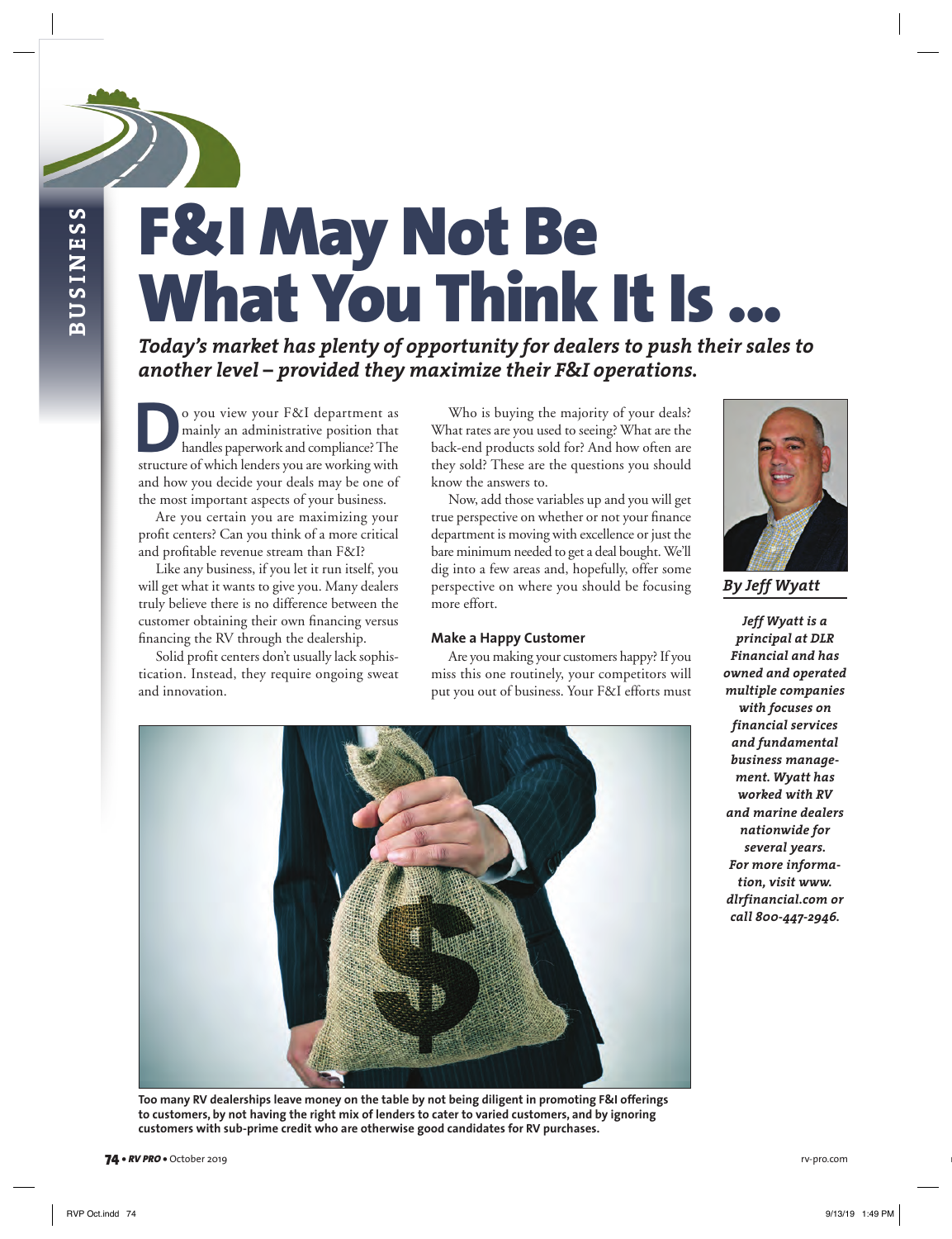create happy customers, as well as make a profit for the dealer.

A winning F&I department does not frustrate your customers, but creates another relationship to solidify your brand. If a customer has a pre-approval with a credit union (outside of your portfolio) you should still ask for a chance to beat their approval.

Many times, with the right suite of lenders you will have better rates, will finance protections, and will offer much longer terms. A successful finance department will have many opportunities to add value to your customer and your dealership.

### **Make the Sale**

Making the sale is clearly the first step in our industry – and it looks a little different for every dealer. For example, let's say you sell mainly towables and most of your customers have average credit.

Prime lenders will occasionally take on these profiles, but your efforts will be unproductive if your finance department doesn't match the customer's financial profile with the correct bank program and offerings. This will frustrate your customer as well as your lender.

It is critical for an F&I department or service company to be able to offer a variety of programs to meet a wide variety of consumer profiles. This will be extremely helpful in converting a possible sale to a probable sale.

Local credit unions have value and simplicity, but they are not the answer for many profiles. Most credit unions pay little to no reserve and typically serve the near prime range but are not as competitive on prime or sub-prime profiles.

You have to ask yourself: What is a sale worth to you and how far will you go to maximize it? Your finance department should be working hard to fund the tough ones, because there is significant value to all parties in finding a "win" on those deals.

Many dealers allow their staff to make the mistake of seeing bad credit as a waste of time or low probability. The truth is, sub-prime F&I is low conversion with low profit potential and that is the perfect recipe for neglect. Not working every deal to the full extent will cost you deliveries.

Whether you use in-house staff or outsource, are you converting the tough deals into sales? This is an area that you will have to analyze and impose your will. If your staff is busy and commissioned, they will naturally follow the money, which is the prime customer. If they are not commissioned, the same effect is in play, but for a different reason – the difficulty of the deal.

Prime deals usually have solid income and debt-to-income ratios,



Wider variety of backend protections Profit share up to 85% with no processing fees Profit share on all backend sales Direct link with most lenders with faster approvals Flexible service built around your needs

Expect More, Earn More!<br>800-447-2946 info@dlrfinancial.com www.dlrfinancial.com

# *Reach more RV Pros!*

*Meet RV PRO's Digital Content Editor*

*David MacNeal*



**EMAIL PRESS RELEASES TO: dmacneal@nbm.com (800) 669-0424 X 230**